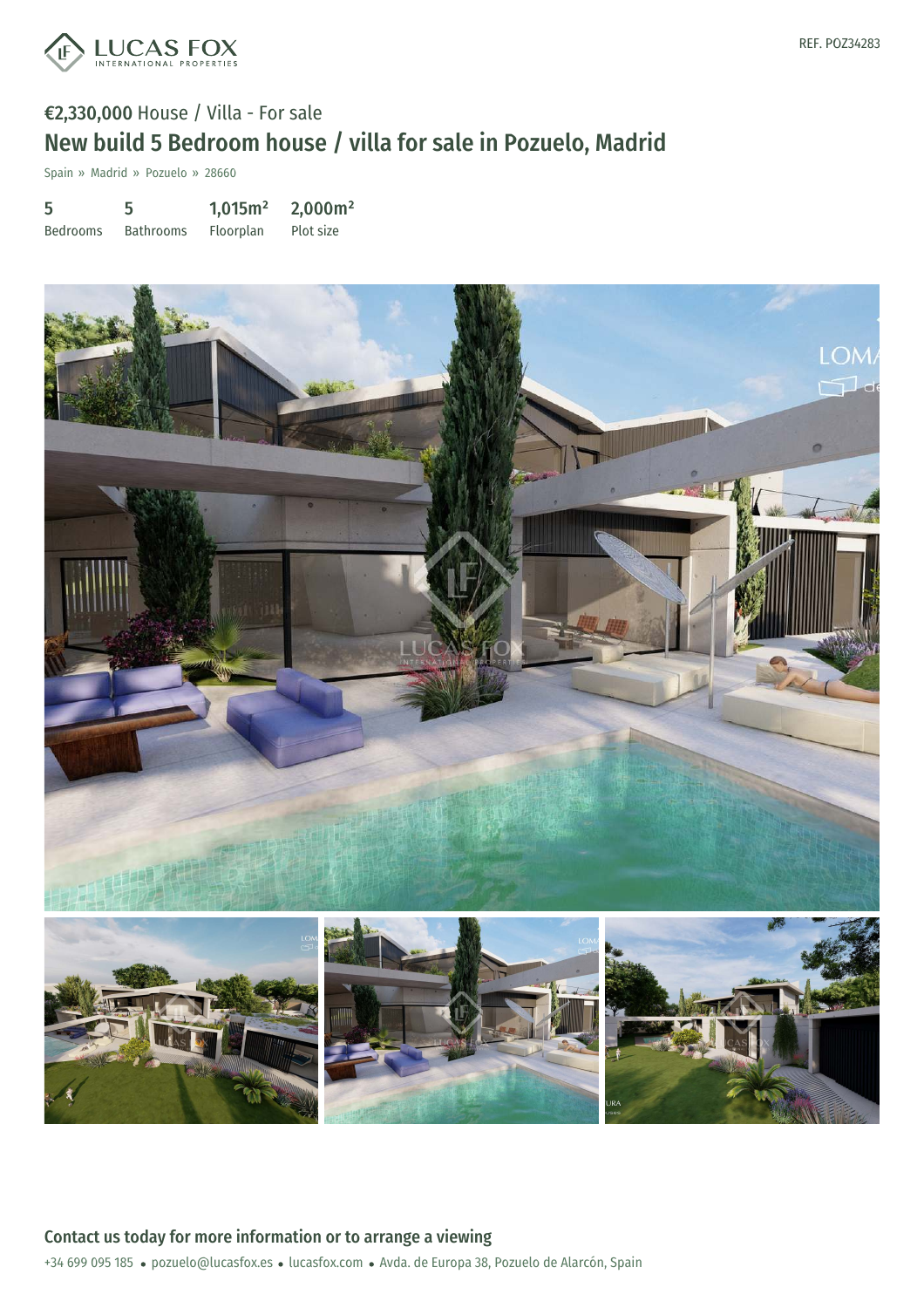

Spain » Madrid » Pozuelo » 28660

| 5               | 5                | 1,015m <sup>2</sup> | 2,000m <sup>2</sup> |
|-----------------|------------------|---------------------|---------------------|
| <b>Bedrooms</b> | <b>Bathrooms</b> | Floorplan           | Plot size           |

#### **OVERVIEW**

### A new development of 7 detached luxury villas of exceptional design for sale in the exclusive Las Lomas development, in Boadilla del Monte, Madrid.

Lucas Fox is proud to present Las Lomas Natura, a new boutique development of 7 detached luxury villas of exceptional design, beauty and quality.

Living in this development is synonymous with comfort, nature, safety.

This exclusive and secure development provides a high quality of life, surrounded by nature, whilst still close to the centre of Madrid. Las Lomas also offers its residents fantastic facilities and services, which includes two shopping centres and top-rated bilingual schools such as Virgen de Europa, Saint Michael's and Trinity College.

The architects have designed the development to create homes which are in harmony with nature, with focus on beautiful aesthetics and the highest environmental standards.

Contact Lucas Fox today to request more details about the special launch offer, the full specification and/or to arrange a visit to the plots or meeting at our office at Avenida de Europa 38 in Pozuelo.

We work 7 days a week so you can meet with us whenever you have time to find your dream home.

Las Lomas has its own security service with patrol cars on 24 hours duty. The development will be equipped with the latest technology in terms of video surveillance, for the welfare of its residents.

The development [consists](mailto:pozuelo@lucasfox.es) of 7 detached [villas](https://www.lucasfox.com) of 1,035 to 1,165 sqm constructed on 2,000 sqm private plots, all with south-facing gardens.

Respecting the natural setting, the architects have designed a wonderful structure with double height ceilings, several patios, and unexpected visuals, creating interiorexterior connections that will make each home an architectural work of distinguished quality.



#### [lucasfox.com/go/poz34283](https://www.lucasfox.com/go/poz34283)

Garden, Swimming pool, Terrace, Gym, Private garage, High ceilings, Natural light, Wooden flooring, Modernist building, Parking, Underfloor heating, Air conditioning, Alarm, Built-in wardrobes, Chill out area, Domotic system, Double glazing, Equipped Kitchen, Exterior, Fireplace, Heating, Near international schools, New build, Pet-friendly, Playground, Playroom, Security, Service entrance, Solar panels, Storage room, Transport nearby, Utility room, Walk-in wardrobe

### Contact us today for more information or to arrange a viewing

+34 699 095 185 · pozuelo@lucasfox.es · lucasfox.com · Avda. de Europa 38, Pozuelo de Alarcón, Spain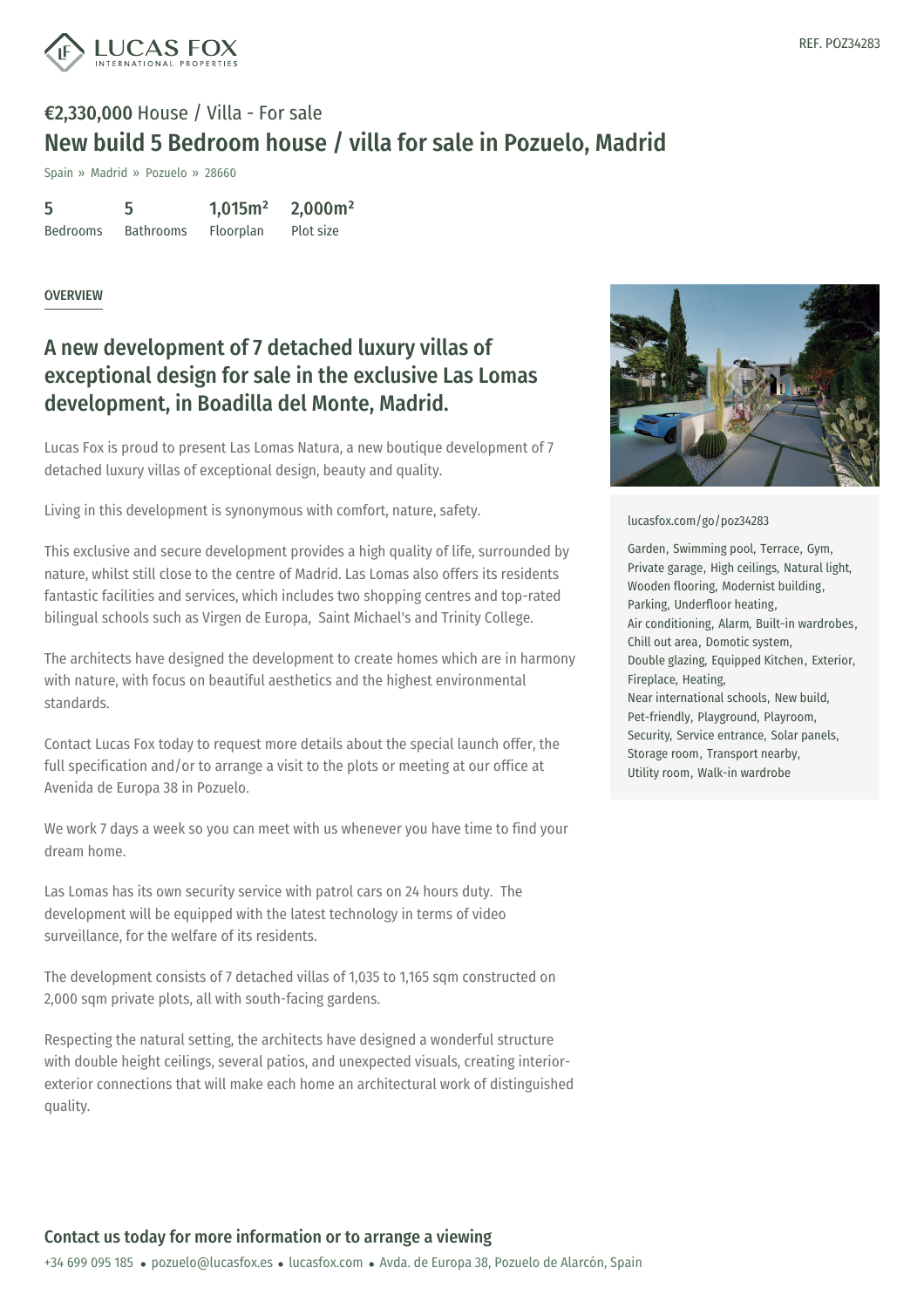

Spain » Madrid » Pozuelo » 28660

| 5               | 5                | 1,015m <sup>2</sup> | 2,000m <sup>2</sup> |
|-----------------|------------------|---------------------|---------------------|
| <b>Bedrooms</b> | <b>Bathrooms</b> | <b>Floorplan</b>    | Plot size           |

A key feature of this development is its focus on both energy efficiency (Energy Rating A & Aerothermal Thermal Installation) and environmental sustainability, both in the architectural design and in the landscaping details.

These amazing family homes will have a minimum of 5 bedrooms and 5 bathrooms, but can be personalised to a high degree.

The ground floor will be the epicentre of the family life and with over 340 sqm of internal space and 200 sqm of covered porches it has the benefit of living on one single floor. This floor hosts a very large open-plan living / dining room with double height ceiling, a kitchen with state-of-the-art appliances, a master suite and two additional bedrooms with also en-suite bathrooms. This floor is completed by a guest toilet and two patios which provide an abundance of natural light.

All living areas and bedrooms have a direct connection to the covered porches or garden through floor-to-ceiling sliding doors, providing a seamless connection between interior and exterior spaces.

The first floor comes in two versions. The smaller version hosts one bedroom and bathroom, an office and a multifunctional room, completed by a 70 sqm terrace. The larger version has an additional bedroom and bathroom.

The basements in Las Lomas Natura are not really basements, given there is an abundance of natural light provided through patios. The smaller version of 225 sqm consists of a parking garage for 3 cars, a storage room, a laundry room, a service bedroom with en-suite bathroom and entertainment room.

The larger version of 320 sqm has a large parking garage for at least 4 cars and it also benefits, in addition to the features above, of a very large entertainment / family room, a gym with a complete bathroom and an additional patio.

It is important to highlight that the layout of the first and basement floors can be fully personalise[d.](mailto:pozuelo@lucasfox.es)

Please contact Lucas Fox today to request more detailed floor plans and or a visit to the plots.